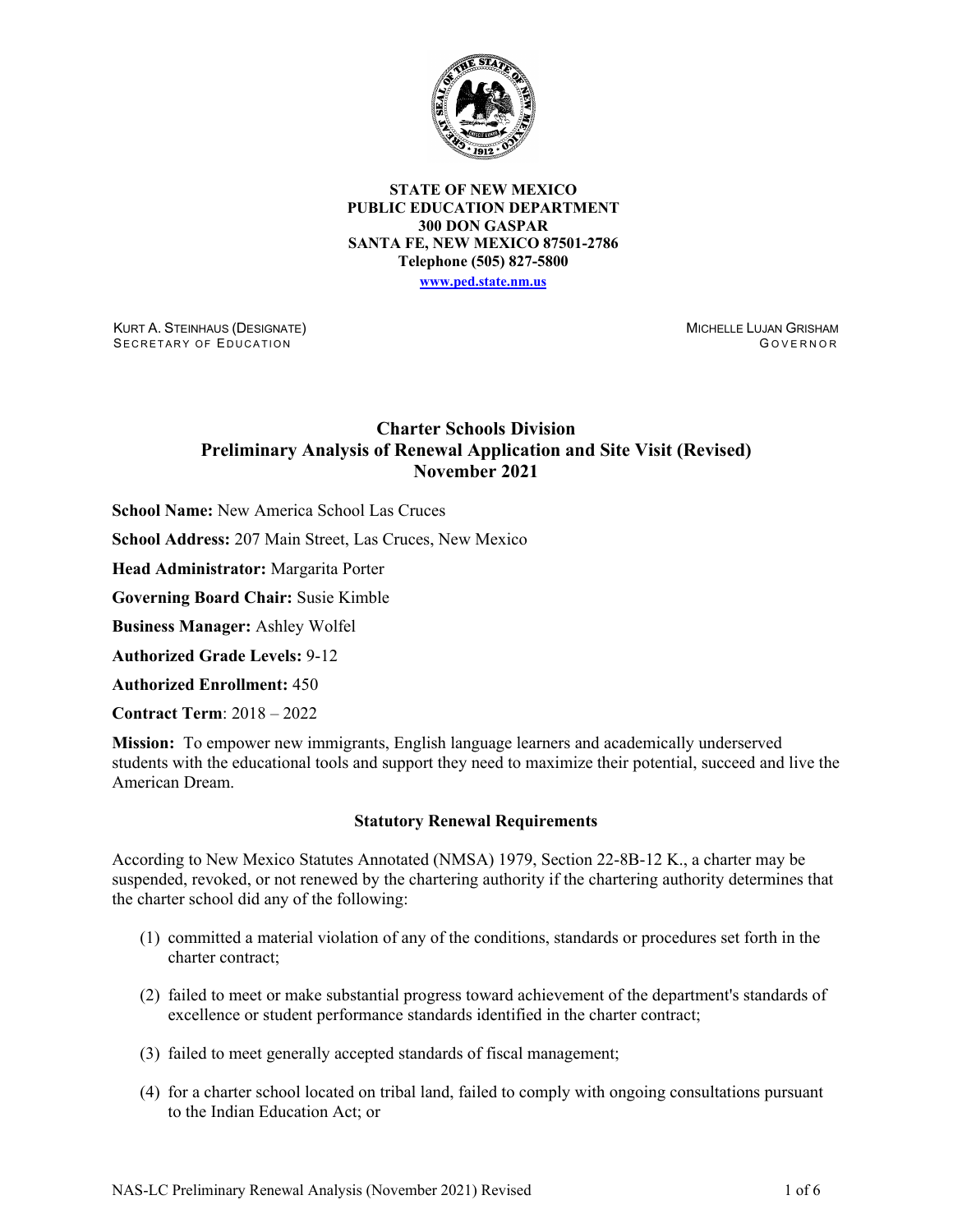(5) violated any provision of law from which the charter school was not specifically exempted.

## **Renewal Application**

Parts A and F of the Renewal Application are provided by the Charter Schools Division (CSD). All other parts of the application are provided by the school.

| PART A        | Data analysis based on accountability and reporting data from current charter contract term                                      |  |  |  |  |  |  |
|---------------|----------------------------------------------------------------------------------------------------------------------------------|--|--|--|--|--|--|
| <b>PART B</b> | <b>Progress report on meeting the academic performance, financial compliance and governance</b>                                  |  |  |  |  |  |  |
|               | responsibilities of the charter school, including achieving the goals, objectives, student performance outcomes,                 |  |  |  |  |  |  |
|               | and accountability requirements set forth in the Assessment and Accountability Act and the charter contract.                     |  |  |  |  |  |  |
|               | <b>Financial Statement</b>                                                                                                       |  |  |  |  |  |  |
| <b>PART C</b> | A financial statement that discloses the costs of administration, instruction and other spending categories for the              |  |  |  |  |  |  |
|               | charter school that is understandable to the general public that allows comparison of costs to other schools.                    |  |  |  |  |  |  |
| <b>PART D</b> | Petitions in support of the charter renewing its charter status                                                                  |  |  |  |  |  |  |
|               | Petition signed by at least 65% of the school's <b>employees</b> , with certified affidavit. 21 of $26 = 80\%$<br>$\bullet$      |  |  |  |  |  |  |
|               | Petition signed by at least 75% of the <b>households</b> whose children are enrolled, with certified affidavit. 153<br>$\bullet$ |  |  |  |  |  |  |
|               | of $204 = 75.4\%$                                                                                                                |  |  |  |  |  |  |
| <b>PARTE</b>  | Description of the Charter School Facilities and Assurances that the facilities are in compliance                                |  |  |  |  |  |  |
|               | with the requirements of Section 22-8B-4.2 NMSA 1978                                                                             |  |  |  |  |  |  |
|               | The facility lease agreement as Appendix D<br>$\bullet$                                                                          |  |  |  |  |  |  |
|               | Narrative description of its facilities, attaching the Facility Master Plan, if available, as Appendix H<br>$\bullet$            |  |  |  |  |  |  |
|               | The building E Occupancy certificate(s) dated 8/9/12 Maximum Occupancy: 578<br>٠                                                 |  |  |  |  |  |  |
|               | Most recent facility NMCI Score 1.81% indicating that the school meets the requirements of Subsection C<br>$\bullet$             |  |  |  |  |  |  |
|               | of 22-8B-4.2 NMSA 1978                                                                                                           |  |  |  |  |  |  |
|               | If the school is relocating or expanding, assurances that the facilities comply with the requirements of<br>$\bullet$            |  |  |  |  |  |  |
|               | Section 22-8B-4.2 NMSA 1978: Public (Cert A) Private (Cert B) Foundation (Cert C)                                                |  |  |  |  |  |  |
|               |                                                                                                                                  |  |  |  |  |  |  |
| <b>PART F</b> | <b>Amendment Requests</b>                                                                                                        |  |  |  |  |  |  |

The CSD team reviewed the school's Progress Report and conducted a renewal site visit on October 28- 29, 2021. Ratings are based on the rubric provided on page 14 of the [State Charter Renewal Application.](https://webnew.ped.state.nm.us/bureaus/public-education-commission/policies-and-processes/renewal-application/)

| <b>Progress Report (Part B) and Site Visit Evaluation</b> |                                                                                                                                                                                                                                   |                                   |  |  |  |  |  |  |
|-----------------------------------------------------------|-----------------------------------------------------------------------------------------------------------------------------------------------------------------------------------------------------------------------------------|-----------------------------------|--|--|--|--|--|--|
| <b>Section</b>                                            | <b>Indicator</b>                                                                                                                                                                                                                  | Rating                            |  |  |  |  |  |  |
|                                                           | <b>ACADEMIC PERFORMANCE</b>                                                                                                                                                                                                       |                                   |  |  |  |  |  |  |
| 1.a                                                       | <b>Department's Standards of Excellence</b><br>NM System of School Support and Accountability<br>2020-2021: No data available for schools<br>2019-2020: No data available for schools<br>2018-2019: 45<br>Overall NM School Grade | Demonstrates Substantial Progress |  |  |  |  |  |  |
| 1.b                                                       | 2017-2018: letter grade<br><b>Mission-Specific Goals</b>                                                                                                                                                                          | Demonstrates Substantial Progress |  |  |  |  |  |  |
|                                                           | <b>FINANCIAL COMPLIANCE</b>                                                                                                                                                                                                       |                                   |  |  |  |  |  |  |
| 2.a                                                       | Audit<br>Organizational Performance Framework 2a-2e                                                                                                                                                                               | Demonstrates Substantial Progress |  |  |  |  |  |  |
| 2.b                                                       | <b>Board of Finance</b><br>The school has maintained a board of finance throughout the charter<br>term.                                                                                                                           | Meets the Standard                |  |  |  |  |  |  |
|                                                           | <b>CONTRACTUAL, ORGANIZATIONAL, AND GOVERNANCE</b>                                                                                                                                                                                |                                   |  |  |  |  |  |  |
| 3.a                                                       | <b>Comprehensive Educational Program</b><br>See the narrative below for detail.                                                                                                                                                   | Meets the Standard                |  |  |  |  |  |  |
| 3.b                                                       | <b>Organizational Performance Framework</b><br>Organizational Performance Framework 1b-1f, 4a-4e, and 5a-5d                                                                                                                       | Demonstrates Substantial Progress |  |  |  |  |  |  |
| 3.c                                                       | <b>Governance Responsibilities</b><br>Organizational Performance Framework 3a-3c                                                                                                                                                  | Meets the Standard                |  |  |  |  |  |  |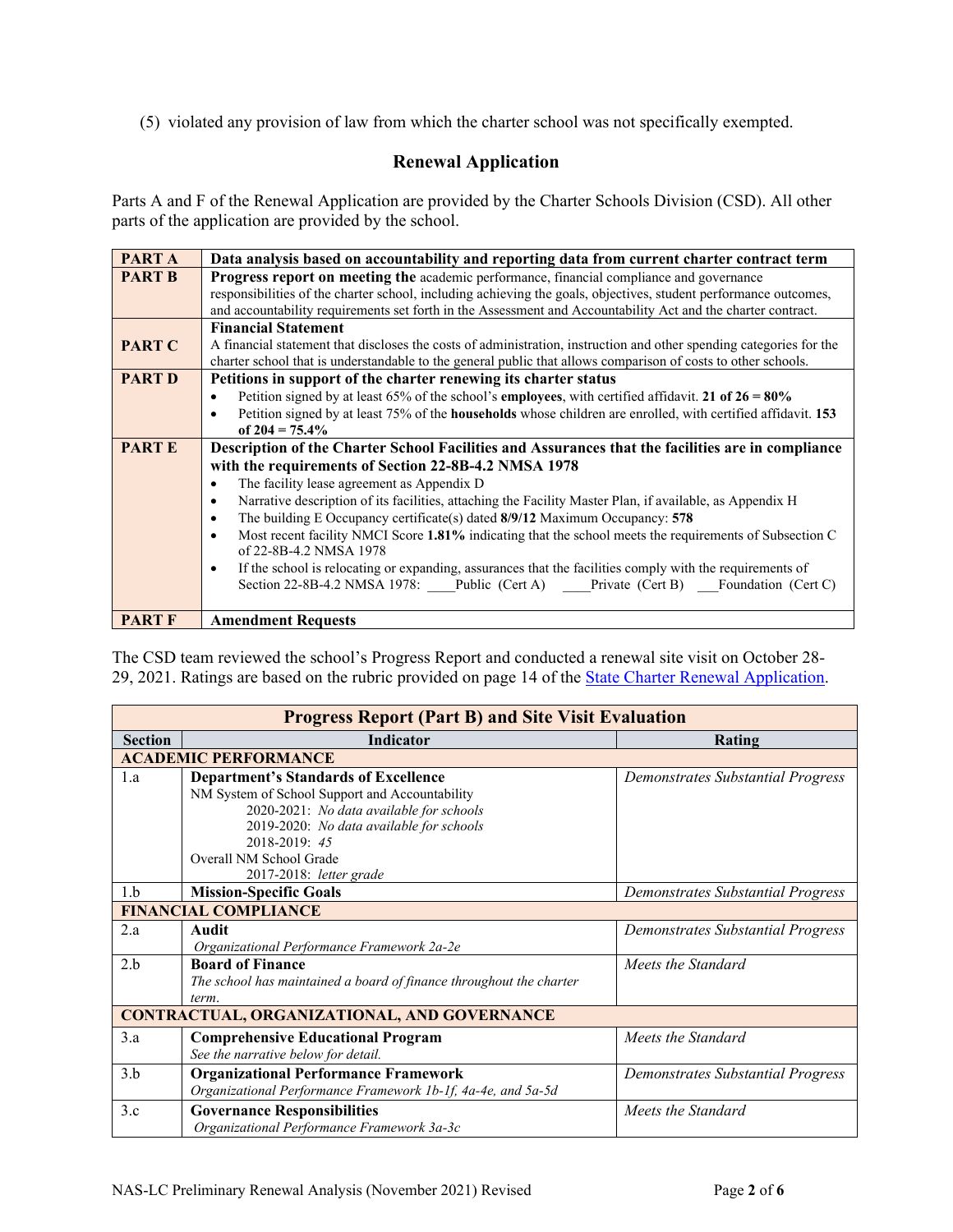#### **Academic Performance**

|                       | <b>Overall</b>           | Reading<br>Proficiency | Math<br>Proficiency | <b>Science</b><br>Proficiency | English<br>Learner<br><b>Progress</b> |  |
|-----------------------|--------------------------|------------------------|---------------------|-------------------------------|---------------------------------------|--|
| <b>New America LC</b> | 45                       | 29                     |                     |                               |                                       |  |
| Las Cruces            | 53                       | 34                     |                     |                               | 28                                    |  |
| Statewide             | $\overline{\phantom{0}}$ | 34                     |                     | 40                            | 29                                    |  |

## **NMPED Accountability Data 2018-2019**

\* Green shading indicates Spotlight School (overall) or Spotlight Designations of Excellence (other areas).

New America School Las Cruces (NAS-LC)'s academic proficiencies are reflective of a population that NAS-LC is designed to serve, students who have been traditionally underserved or who have left public education altogether and have come back to earn their diploma. Though proficiency scores are below state and district averages, English learner progress exceeds both the local district and the state average. Student growth for the lowest performing students exceeds the state average in both reading (61%) and math (60%). Growth for middle performing students was slightly below the state average in math (46%) but far exceeded the state average in reading growth (79%), with students making more than a year's worth of growth.

NAS-LC has one mission-specific goal, requiring students to improve performance (fall to spring) on the National Career Readiness assessment and earn a higher-level certificate. In the first two years of the charter term, the school did not meet its target, and because of the pandemic was unable to administer the assessment in the way it was intended in 2020-21.

In the spring of 2021, 16 of the 19 students who took the assessment earned a certificate. Although the school rating was *Falls Far Below* in the first two years, it is on track for collecting the data this school year. Furthermore, the school has recently applied for, and received Career Technical Education grants to increase career readiness programming for students. This resulted in the GRAD program, which was observed during the site visit. Because NAS-LC has not historically had a strong CTE program, but has expanded courses to include web design, computer applications, and child development, and it has demonstrated substantial progress resulting in the actions taken.

| <b>New America School - Las Cruces</b>                                                                  | 2017-2018                                 | 2018-2019                       | 2019-2020                       | 2020-2021                                     |
|---------------------------------------------------------------------------------------------------------|-------------------------------------------|---------------------------------|---------------------------------|-----------------------------------------------|
| Category I. Academic Performance Framework                                                              |                                           |                                 |                                 |                                               |
| Indicator 1 Components of School Accountability System                                                  | Meets (or Exceeds) Standard               | Vorking to Meet                 |                                 | Unable to Review - COVID                      |
| <b>Indicator 2 Subgroup Performance</b>                                                                 | <b>Not Applicable</b>                     | v Working to Meet               |                                 | Unable to Review - COVID                      |
| <b>Indicator 3 Mission Specific Goals</b>                                                               | <b>Not Applicable</b>                     | v Working to Meet               |                                 | Unable to Review - COVID                      |
| <b>Financial Performance Framework</b>                                                                  |                                           |                                 |                                 |                                               |
| Self-Assessment Survey completed and signed by Head Admin, SBO, and Finance Chair                       | Meets (or Exceeds) Standard               | Meets (or Exceeds) Standard     | Meets (or Exceeds) Standard     | <b>Not Applicable</b>                         |
| Category II. Organizational Performance Framework                                                       |                                           |                                 |                                 |                                               |
| Indicator 1a Educational Program: mission and educational program of approved charter application       | <b>Working to Meet Standard</b>           | Meets (or Exceeds) Standard     | Meets (or Exceeds) Standard     | <b>Norking to Meet Standard</b>               |
| Indicator 1b Educational Program: state assessment requirements                                         | Falls Far Below (or Does Not Meet) Standa | Meets (or Exceeds) Standard     | Meets (or Exceeds) Standard     | Unable to Review - COVID                      |
| Indicator 4a Students & Employees: protecting the rights of all students                                | Working to Meet Standard                  | Meets (or Exceeds) Standard     | Meets (or Exceeds) Standard     | <b>ASSURANCES</b>                             |
| Indicator 1c Educational Program: protecting the rights of students with disabilities                   | Meets (or Exceeds) Standard               | <b>Working to Meet Standard</b> | Meets (or Exceeds) Standard     | Meets (or Exceeds) Standard                   |
| Indicator 1d Educational Program: protecting the rights of English Language Learners                    | <b>Working to Meet Standard</b>           | Meets (or Exceeds) Standard     | <b>Working to Meet Standard</b> | <b>Working to Meet Standard</b>               |
| Indicator 4b Students & Employees: attendance, retention, and recurrent enrollment                      | Working to Meet Standard                  | <b>Norking to Meet Standard</b> | Vorking to Meet Standard        | <b>Working to Meet Standard</b>               |
| Included in Indicator 4b                                                                                | <b>Working to Meet Standard</b>           |                                 |                                 |                                               |
| Indicator 2a Financial Mgmt & Oversight: meeting financial reporting and compliance requirements        | Meets (or Exceeds) Standard               | <b>Working to Meet Standard</b> | Vorking to Meet Standard        | <b>Working to Meet Standard</b>               |
| Indicator 2b Financial Mgmt & Oversight: following generally accepted accounting principles             | Meets (or Exceeds) Standard               | Meets (or Exceeds) Standard     | Meets (or Exceeds) Standard     | Meets (or Exceeds) Standard                   |
| Indicator 3a Governance & Reporting: complying with governance requirements                             | Meets (or Exceeds) Standard               | Working to Meet Standard        | <b>Working to Meet Standard</b> | Meets (or Exceeds) Standard                   |
| Included in Indicator 3c                                                                                | Meets (or Exceeds) Standard               |                                 |                                 |                                               |
| Indicator 4c Students & Employees: meeting teacher and other staff credentialing requirements           | Meets (or Exceeds) Standard               | Meets (or Exceeds) Standard     | Meets (or Exceeds) Standard     | Meets (or Exceeds) Standard                   |
| Indicator 4d Students & Employees: respecting employee rights                                           | Working to Meet Standard                  | Working to Meet Standard        | Working to Meet Standard        | <b>ASSURANCES</b>                             |
| Indicator 4e Students & Employees: completing required background checks / reporting ethical violations | Meets (or Exceeds) Standard               | Meets (or Exceeds) Standard     | <b>Working to Meet Standard</b> | <b>ASSURANCES</b><br>$\overline{\phantom{a}}$ |
| Indicator 5a School Environment: complying with facilities requirements                                 | Meets (or Exceeds) Standard               | Meets (or Exceeds) Standard     | Meets (or Exceeds) Standard     | <b>ASSURANCES</b><br>$\overline{\phantom{a}}$ |
| Indicator Sc School Environment: complying with health and safety requirements                          | <b>Working to Meet Standard</b>           | Meets (or Exceeds) Standard     | Meets (or Exceeds) Standard     | <b>ASSURANCES</b><br>$\mathbf{v}$             |
| Indicator 5d School Environment: handling information appropiately                                      | Meets (or Exceeds) Standard               | Meets (or Exceeds) Standard     | Meets (or Exceeds) Standard     | <b>ASSURANCES</b><br>$\checkmark$             |
| <b>OTHER</b>                                                                                            |                                           |                                 |                                 |                                               |
| School specific conditions in the Charter Contract, if any                                              |                                           |                                 |                                 |                                               |
| Indicator 1e Educational Program: meeting program requirements for all PED and federal grant programs   |                                           | Meets (or Exceeds) Standard     | Meets (or Exceeds) Standard     | <b>ASSURANCES</b>                             |
| Indicator 1f Educational Program: NM DASH Plan                                                          |                                           | Not Applicable                  | Not Applicable                  | Unable to Review - COVID                      |
| Indicator 2c Financial Mgmt & Oversight: responsive to audit findings                                   |                                           | <b>Working to Meet Standard</b> | <b>Does Not Meet Standard</b>   | <b>Does Not Meet Standard</b>                 |
| Indicator 2d Financial Mgmt & Oversight: managing grant funds responsibility                            |                                           | Meets (or Exceeds) Standard     | Meets (or Exceeds) Standard     | <b>Meets (or Exceeds) Standard</b>            |
| Indicator 2e Financial Mgmt & Oversight: staffing to ensure proper fiscal management                    |                                           | <b>Working to Meet Standard</b> | Vorking to Meet Standard        | Meets (or Exceeds) Standard                   |
| Indicator 2f Financial Mgmt & Oversight: meeting obligations timely / appropriate internal controls     |                                           | Not Applicable                  | - Not Applicable                | Meets (or Exceeds) Standard                   |
| Indicator 3b Governance & Reporting: complying with nepotism and conflict of interest requirements      |                                           | Working to Meet Standard        | Meets (or Exceeds) Standard     | <b>ASSURANCES</b>                             |
| Indicator 3c Governance & Reporting: meeting obligations timely / appropriate internal controls         |                                           | Meets (or Exceeds) Standard     | Meets (or Exceeds) Standard     | <b>ASSURANCES</b>                             |
| Indicator 5b School Environment: complying with transportation requirements                             |                                           | Not Applicable                  | Meets (or Exceeds) Standard     | <b>ASSURANCES</b>                             |

#### **Public Education Commission Performance Framework**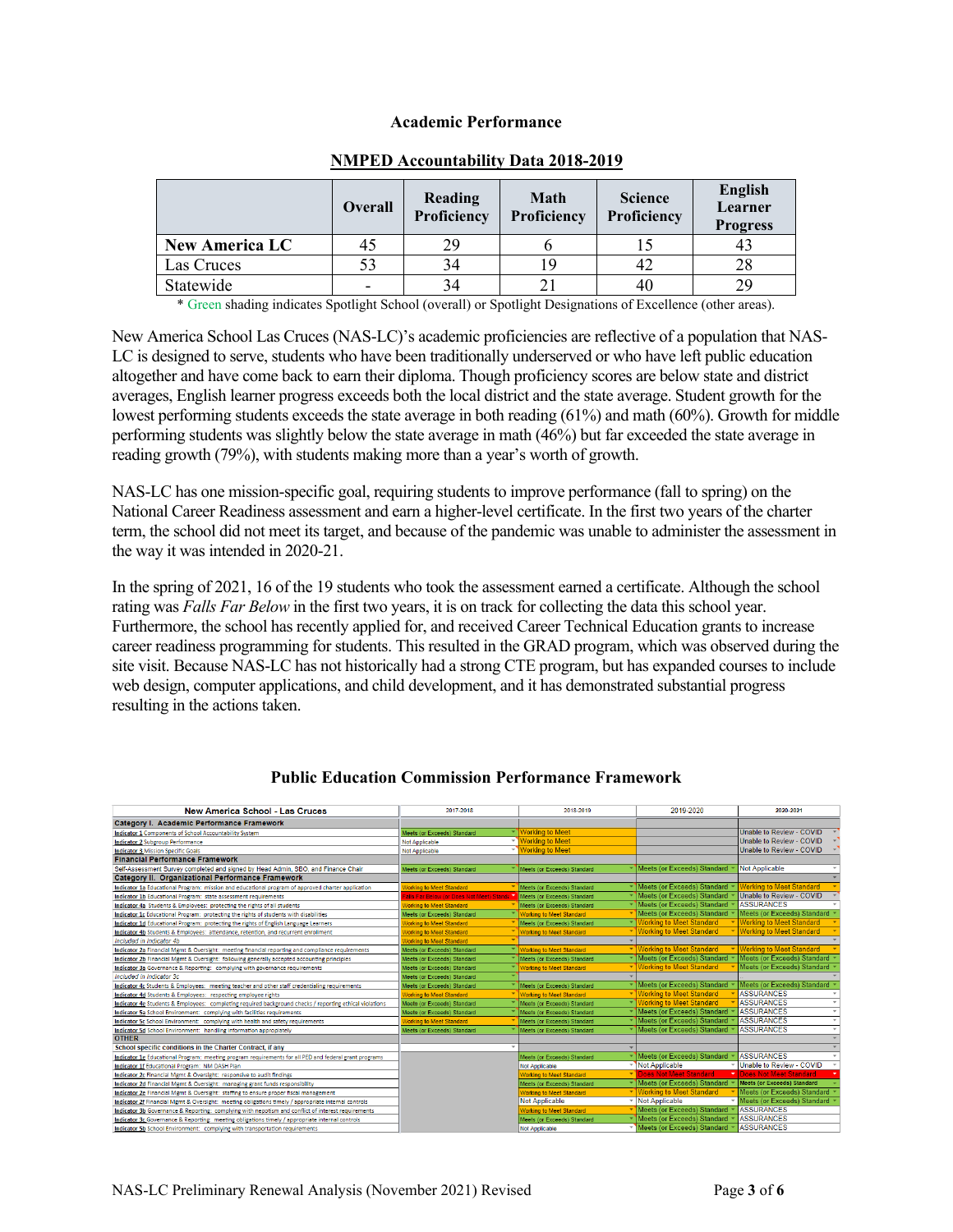### **Organizational Performance**

As displayed in the chart above, NAS-LC has a record of meeting or working to meet all indicators of organizational performance throughout the charter term, with only one exception in three of the four contract term years. In 2017-18 the school received a *Falls Far Below* for state assessments, however, in 2018-19 demonstrated substantial progress by meeting the standard. Because of COVID, many of the organizational indicators were not rated and/or were difficult to assess over the past two years. One area the school has received a *Working to Meet* is in protecting the rights of English learners (ELs), this is evidenced by reviewing the school's STARS error reports. Like many other schools, NAS-LC struggles to get EL records for students who transfer from other schools, resulting in difficulty with timely identification of ELs. The school received no complaints, however and has taken improvement actions to provide school-wide services for ELs by obtaining professional development, implementing ESL classes and by using the SWRL (Speaking, Writing, Reading and Listening) strategies in most classrooms. SWRL, which aligns with the WIDA framework for supporting ELs, was evident in classroom observations. ACCESS assessment data shows a clear trend of increasing student proficiency levels (Part B, p. 28) over the charter term.

The school has over the charter term experienced a drop in enrollment, largely because state law capped the age in which students could enroll in a diploma-granting public school. However, each year the school experiences a decline in the number of students who enroll at the beginning of the year and the number of students who remain enrolled at the 40th day count. Then, typically enrollment increases for the spring semester. The transiency of the student population effects graduation rate and poses challenges for the school to meet recurrent enrollment target, however, the school rises up to each challenge and continues to build its program to better serve students and meet the need in the community.

## **Financial Performance**

NAS-LC is on a quarterly reporting status, which indicates the school's business manager is responsive to School Budget Bureau requests and reports are submitted in a timely manner. Throughout the contract term the school's business management services have been under contract to the same firm and at no time during the contract did the school move from quarterly reporting status.

The student population NAS-LC served at the beginning of the current contract year changed significantly due to legislation that went into effect in 2019 which placed a ceiling on student age. As a result, the school experienced a 17% drop in enrollment from FY 2018 to FY 2019. The student membership remained steady in FY 2020, but suffered another 10% loss in enrollment in FY 2021 due to the global pandemic and the challenges described above.

The school received seven (7) audit findings from 2017 to 2020 all of which were deemed by the auditors to be non-compliance in nature. For FY2020, one finding was due to a check not being deposited within 24 hours, the other was a purchase order that wasn't approved prior to purchase. Because of the repeat findings, the school had one financial indicator that *Does Not Meet the Standard*, otherwise the school *Meets or Exceeds* the other financial standards.

| <b>Audit Year</b> | <b>Findings</b> | <b>Repeat</b><br><b>Findings</b> | <b>Material</b><br><b>Weaknesses</b> | Significant<br><b>Deficiencies</b> |
|-------------------|-----------------|----------------------------------|--------------------------------------|------------------------------------|
| FY 2020           |                 |                                  |                                      |                                    |
| FY 2019           |                 | 0w                               |                                      |                                    |
| FY 2018           |                 |                                  |                                      |                                    |
| FY 2017           |                 |                                  |                                      |                                    |

Although the average classroom spending during the contract term so far put NAS-LC at an average of 43%, as the school experienced enrollment decreases, the classroom spending remained constant.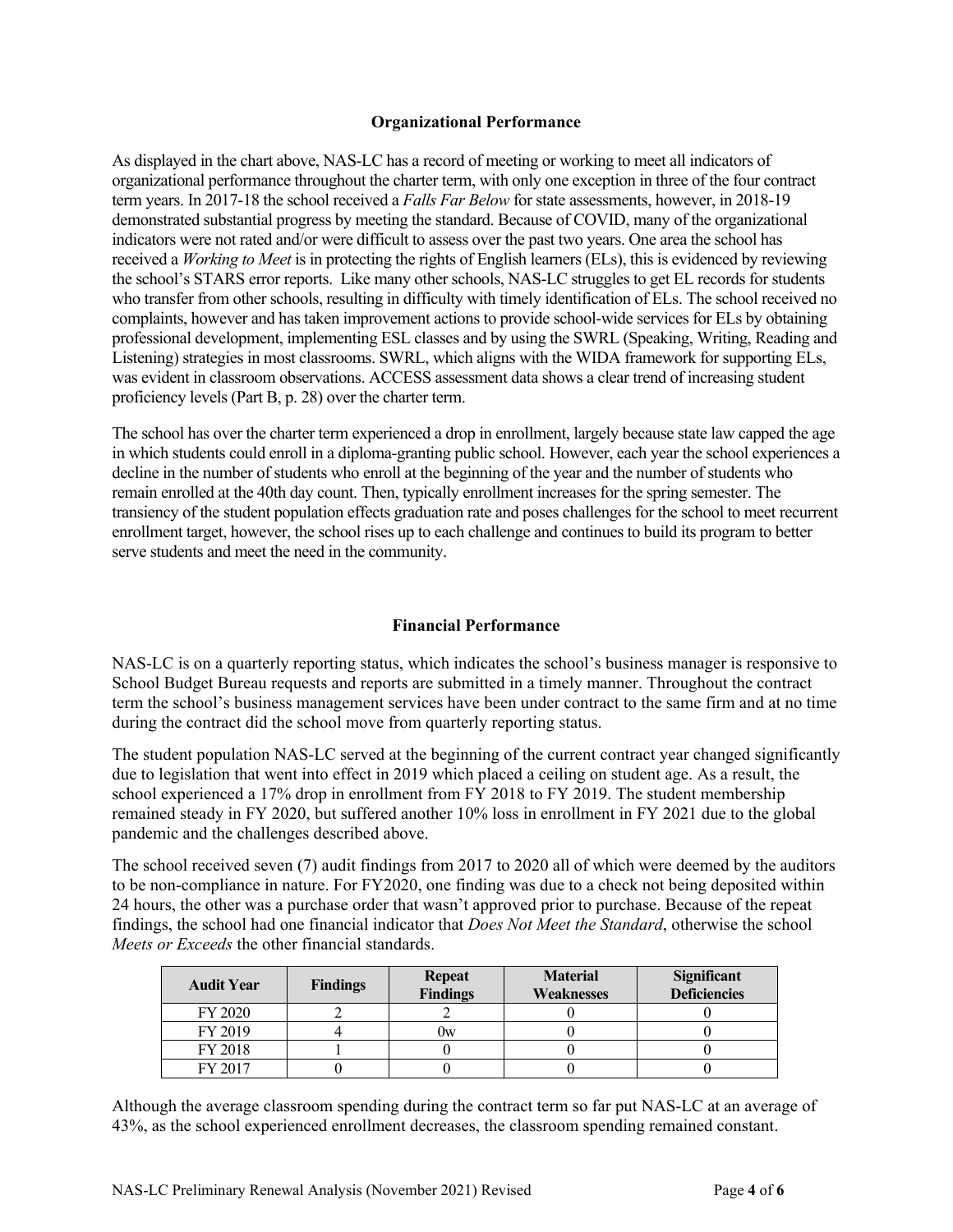Administrative expenses are on the high end of the spectrum for charter schools of this size with an average of approximately \$35,000 spent each year in the categories of other services, other charges, advertising and board training and travel.

|                 |                                    |                                                          | <b>Contract Years</b>               |           |                                                  |           |                 |
|-----------------|------------------------------------|----------------------------------------------------------|-------------------------------------|-----------|--------------------------------------------------|-----------|-----------------|
|                 |                                    | General Fund (11000) data as                             | Actual                              | Actual    | Actual                                           | Actual    | <b>Budgeted</b> |
|                 |                                    | reported in OBMS - Fourth Quarter                        | 2017-2018<br>2018-2019              |           | General Fund - 11000- Amounts (in whole dollars) |           |                 |
|                 |                                    |                                                          |                                     |           | 2019-2020                                        | 2020-2021 | 2021-2022       |
|                 |                                    | <b>Enrollment</b>                                        |                                     |           |                                                  |           |                 |
|                 |                                    | 120D Student membership                                  | 253                                 | 211       | 214                                              | 192       | 182.5           |
|                 |                                    | 40D program units from final funded run                  | 532.822                             | 543.456   | 476.415                                          | 425.561   | 402.873         |
|                 |                                    |                                                          |                                     |           |                                                  |           |                 |
| <b>Function</b> | <b>Function Name</b>               | <b>Description of Expenditures</b>                       |                                     |           |                                                  |           |                 |
|                 | 1000 Direct Instruction            | Classroom teachers, educational assistants,              |                                     |           |                                                  |           |                 |
|                 |                                    | instructional coaches, textbooks, classroom              |                                     |           |                                                  |           |                 |
|                 |                                    | technology                                               | 806,003                             | 812.549   | 736,682                                          | 772,870   | 1,414,596       |
|                 | 2100 Student Support               | Attendance, social worker, guidance, health,             |                                     |           |                                                  |           |                 |
|                 |                                    | psychologoical, speech & occupational therapy            |                                     |           |                                                  |           |                 |
|                 |                                    | services                                                 | 132,870                             | 167,396   | 139,635                                          | 93,625    | 114,913         |
|                 | 2200 Instructional Support         | Library, instruction related technology                  | 4,864                               | 5.341     | 6.007                                            | 5.202     | 3,490           |
|                 | 2300 Central Administration        | Governance council, Office of Superintendent,            |                                     |           |                                                  |           |                 |
|                 |                                    | community relations                                      | 221,608                             | 257,900   | 233,656                                          | 237,107   | 293,879         |
|                 | 2400 School Administration         | Office of the Principal                                  | 194,268                             | 194,864   | 193,521                                          | 195,025   | 220.044         |
|                 | 2500 Central Services              | Business management, administrative support,             |                                     |           |                                                  |           |                 |
|                 |                                    | admin technology                                         | 304.512                             | 324,318   | 290,615                                          | 289,466   | 313,567         |
|                 | 2600 Maintenance &                 | Building operations, maintenance, equipment              |                                     |           |                                                  |           |                 |
|                 | Operations                         | upkeep, security & safety                                | 524,455                             | 533,038   | 495.603                                          | 362,103   | 247,597         |
|                 | 2700-5900 All Other Function Codes | Transportation, food service & capital outlay            | 11,855                              |           |                                                  |           |                 |
|                 |                                    | <b>Total</b>                                             | 2,200,435                           | 2,295,406 | 2,095,718                                        | 1,955,397 | 2,608,086       |
|                 |                                    | <b>Total State Equalization Guarantee (SEG) Funding:</b> | 2,149,558                           | 2,231,992 | 2,088,058                                        | 1,977,637 | 1,903,285       |
|                 |                                    | <b>Other Operational Revenue</b>                         | 46.712                              | 63.615    | 31.801                                           | 41.850    |                 |
|                 |                                    | Carryover(Shortfall)                                     | (4, 164)<br>24.141<br>64.090<br>201 |           |                                                  |           |                 |
|                 |                                    |                                                          |                                     |           |                                                  |           |                 |
|                 |                                    | How Funds Were Spent in Percentages of Total             |                                     |           |                                                  |           |                 |
|                 |                                    | Classroom                                                | 43%                                 | 43%       | 42%                                              | 45%       | 59%             |
|                 |                                    | Administration                                           | 33%                                 | 34%       | 34%                                              | 37%       | 32%             |
|                 |                                    | Other                                                    | 24%                                 | 23%       | 24%                                              | 19%       | 9%              |

The PED Operating Budget Management System (OBMS) showed 70%, approximately \$215,000, of the NAS-LC grant fund requests for reimbursements (RfRs) were submitted during June and July 2021.

#### **Governance**

NAS-LC governance has remained relatively stable over the contract term. The board has made strides in ensuring each member obtain the required hours of training. The board has worked with Kelley Callahan to obtain hours and has an active Finance Committee that meets just prior to the monthly board meetings. Although the school has no memorandum of agreement with the New America network, they maintain a relationship and contract for professional services, including financial consultation with Mr. Cook, who assisted the board in the process of obtaining a lease purchase agreement.

| <b>Governing Board Training Hours</b> |             |             |             |      |  |  |
|---------------------------------------|-------------|-------------|-------------|------|--|--|
| <b>Board Members</b>                  | <b>FY18</b> | <b>FY19</b> | <b>FY20</b> | FY21 |  |  |
| Toby Rue                              |             |             |             |      |  |  |
| Fernando Macias                       |             |             | 15.5        | 11.5 |  |  |
| Susie Kimble                          |             |             | 15.5        | 11.5 |  |  |
| Martha Valdez                         |             |             | 15.5        | 11.5 |  |  |
| Oscar Juarez                          |             |             | 15.5        | 11.5 |  |  |
| Jennifer Garcia Kozlowski             |             |             | 15.5        | 14.5 |  |  |

Black shading indicates that the member did not serve a full year in that fiscal year; yellow indicates that the member did not complete all required training hours during that fiscal year. Training requirements are 8 hours per year for returning board members, and 10 hours for new members. Exemptions are noted in years marked by an asterisk.